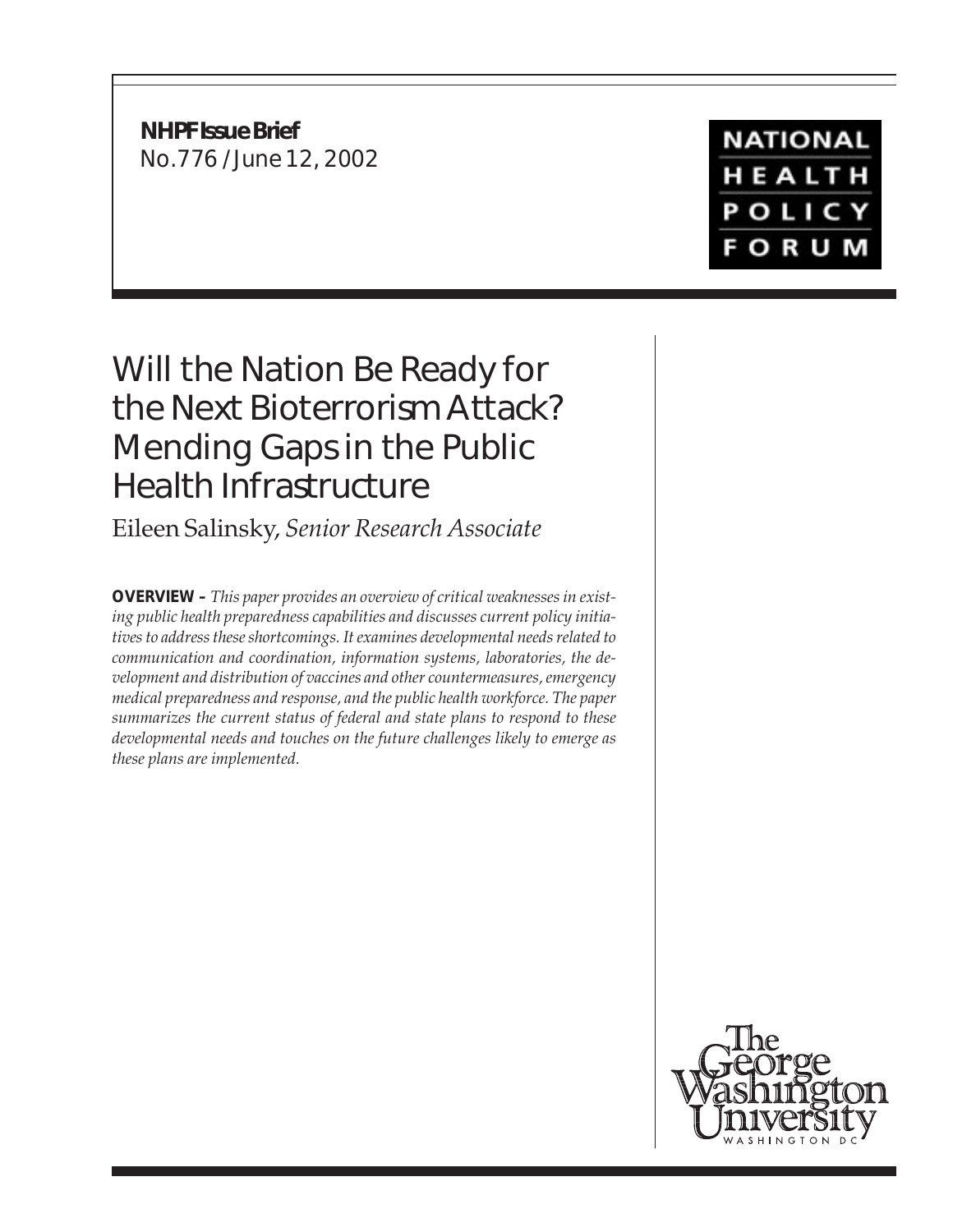# Will the Nation Be Ready for the Next Bioterrorism Attack? Mending Gaps in the Public Health Infrastructure

The events of September 11 and the subsequent anthrax attacks revealed numerous weaknesses in the existing public health infrastructure. In recent years, many experts have made cautionary pronouncements regarding the condition of our nation's public health system and have voiced serious concerns regarding its ability to respond to threats such as emerging infections, bioterrorism attacks, and the increasing prevalence of antimicrobial-resistant strains of microbes. Despite these warnings, the general public and many policymakers did not fully appreciate these threats and the nation's state of unreadiness until the recent terrorist attacks. These events triggered an unprecedented infusion of federal funding for public health preparedness and stimulated policymakers to craft new authorities and funding mechanisms to support the nation's biodefense capacity.

In response to this sudden infusion of funds and heightened attention, public health officials at federal, state, and local levels are scrambling to assess preparedness and response capabilities, identify priority improvement needs, and implement program and personnel upgrades. The needs confronting public health are great, the timelines required for making critical investment decisions are short, and the stakes are high.

The extraordinary complexity of the public health system, which relies on a diverse web of federal, state, and local activities, further complicates efforts to bolster public health capacities. Not only will the opportunities for improvement vary across jurisdictions, but a variety of different strategies may be required to address perceived deficiencies. Therefore, achieving meaningful improvements will require a tremendous degree of sustained effort and coordination across all levels of government and among a variety of public- and private-sector partners.

While the recent press of legislative and planning activity offers the promise of improved public health preparedness, it remains to be seen if real progress will be achieved. Although good intentions and reasonable seed funding are now in place, a host of complex and seemingly intractable problems still need to be resolved:

■ Will funding go where it is most urgently needed, or will politics and existing power structures prevail and distribute resources regardless of real need and assessed risk?

**National Health Policy Forum** 2131 K Street NW, Suite 500 Washington DC 20037

202/872-1390 202/862-9837 [fax] nhpf@gwu.edu [e-mail] www.nhpf.org [web]

**Judith Miller Jones** *Director*

**Judith D. Moore** *Co-Director*

**Michele Black** *Publications Director*

NHPF is a nonpartisan education and information exchange for federal health policymakers.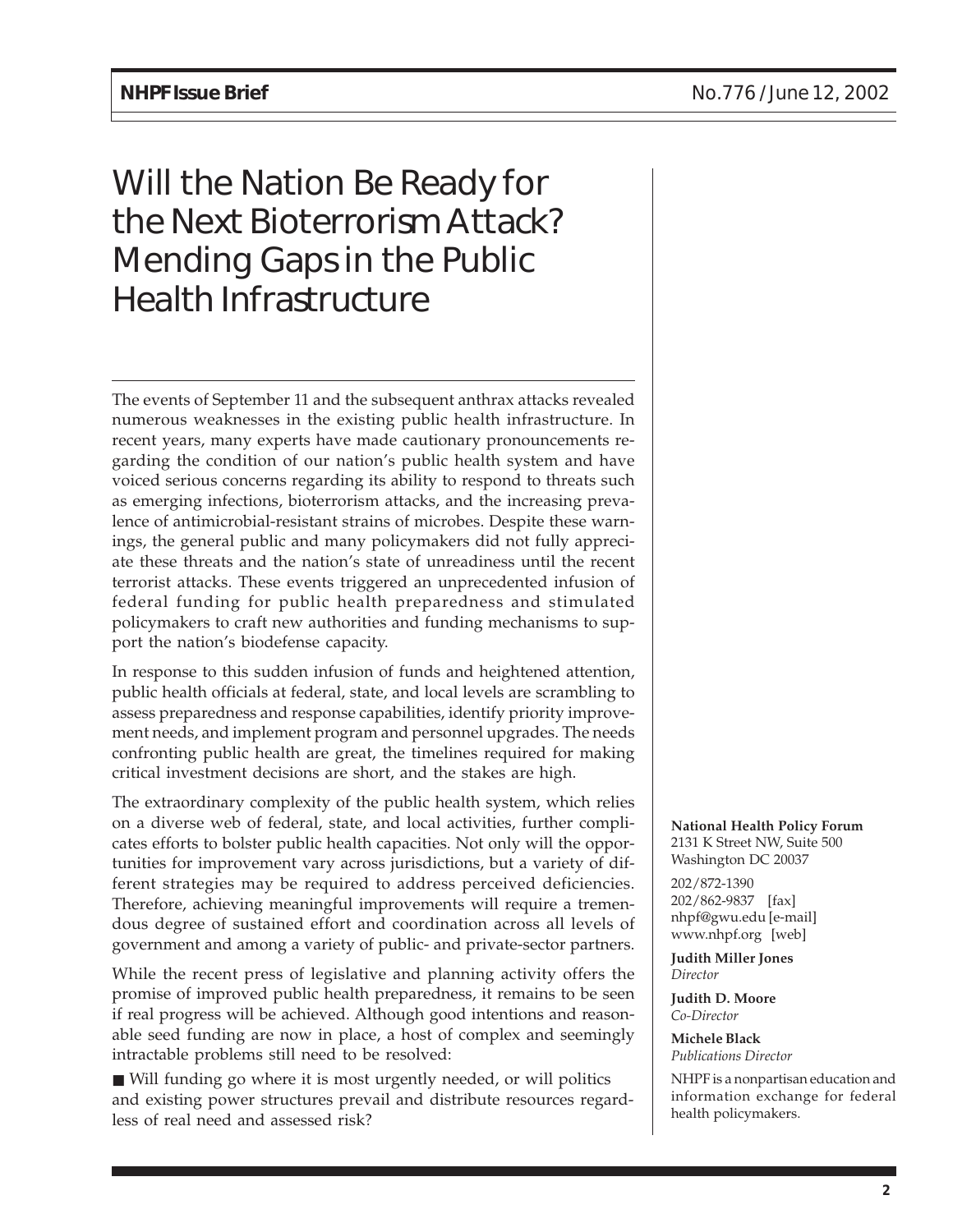■ Can organizations break out of their traditional silos, overcome turf battles, and resist "business as usual" to develop new relationships, or will insularity prevent the true transformation of working relationships?

■ Can an appropriate balance be struck between responding to the threat of bioterrorism and ensuring an effective public health response to the health problems facing the nation on a daily basis, such as HIV/ AIDS and heart disease?

Although many of the gaps in the public health infrastructure may be fairly clear, resolving these and other fundamental questions regarding realistic priorities will determine whether the nation is able to address deficiencies and ensure an adequate state of readiness for the next bioterrorism event or other public health emergency. This paper seeks to summarize some of the critical weaknesses in existing preparedness capabilities, provide an overview of current policy initiatives to address these deficiencies, and explore the implementation challenges that lie ahead.

# **OVERVIEW OF CRITICAL GAPS IN THE PUBLIC HEALTH INFRASTRUCTURE**

Although specific needs and priorities for infrastructure improvement are just beginning to be clarified and will likely differ across jurisdictions and levels of government, public health officials and other experts have identified a number of general deficiencies that must be addressed for the nation to improve its readiness capabilities.

#### **Improving Coordination and Communication**

Preparing for and responding to a public health emergency involves many stakeholders. The complex interactions that must occur across multiple agencies at the federal, state, and local levels, as well as interactions across levels of government, across jurisdictions, and with private-sector providers and businesses, create an almost overwhelming coordination and communication challenge. The most challenging dimension of these relationships is that they require collaboration among parties who, under normal circumstances, have limited—if any—interaction. Therefore, purposeful planning, established protocols, regular drills, and robust support infrastructure (for example, telecommunications) become critical.

The recent terrorist attacks brought to light significant concerns about communication capabilities at the local level; fire and rescue personnel, law enforcement officers, and public health officials soon found that their communications systems and operating protocols did not function well across organizational disciplines and jurisdictions. The recent crisis also revealed some level of uncertainty regarding which organizations should assume responsibility for which activities. The ambiguity of organizational roles is particularly pronounced during a

**Can organizations break out of traditional silos, overcome turf battles, and resist "business as usual"?**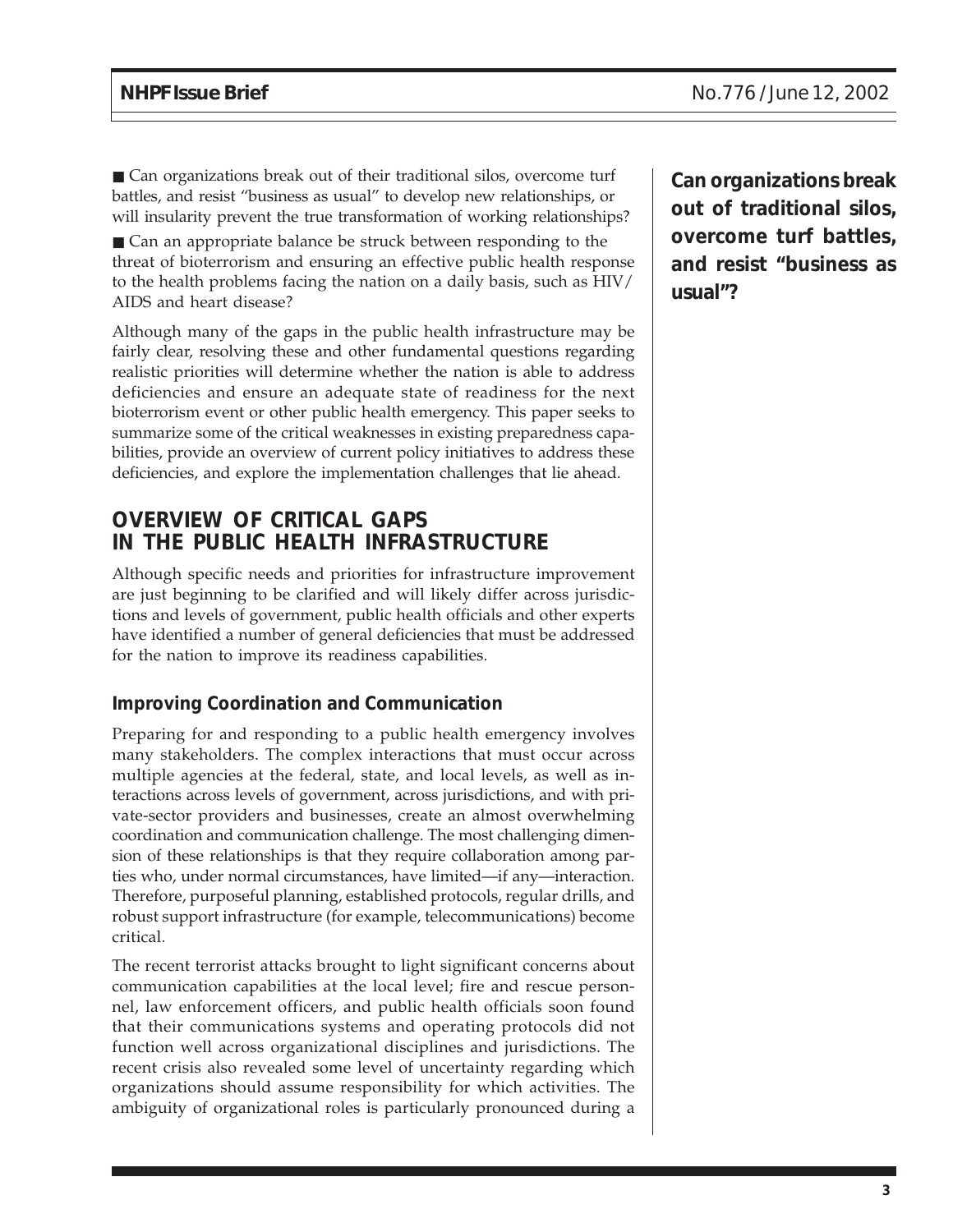bioterrorism event because, historically, public health has not been wellintegrated into law enforcement or emergency planning and preparedness activities.

The need for improved coordination is evident at all levels of government. A recent study by the U.S. General Accounting Office documents the fragmentation of federal agencies and raises serious concerns about lines of authority and operating protocols.1 Questions have also been raised regarding how well Department of Health and Human Services (DHHS) officials have been integrated into national security briefings and intelligence gathering efforts. Timely information related to threat assessments will clearly influence DHHS research and capacity-building priorities. Also, many experts and congressional leaders have suggested that the Centers for Disease Control and Prevention (CDC) and the Federal Bureau of Investigation (FBI) need to improve protocols for melding forensic and epidemiological investigations and should gain a better understanding of each other's methods and requirements. Resolving tensions and improving working relationships across federal agencies represent major challenges facing federal policymakers.

Less well-documented are concerns related to the coordination of federal and state authorities and responsibilities. The Dark Winter exercise held in June 2001 by the Johns Hopkins Center for Civilian Biodefense Strategies simulated a smallpox outbreak in the United States. A key finding of this exercise was that federal and state priorities may be unclear, differ, or conflict; and that relative authorities are uncertain. In the Dark Winter simulations, tensions rapidly developed between state and federal authorities. State officials wanted authority over decisions related to quarantine and vaccination, as well as control over state borders and transportation hubs. Federal officials argued that these decisions should be made on a national basis. Disagreements were recorded on whether or not to federalize a state's National Guard. As one participant noted, "We're going to have absolute chaos if we start having war between the federal government and the state government."<sup>2</sup>

Questions regarding the appropriate degree of federalism in preparing for and responding to a public health emergency are still unresolved. The Model State Emergency Health Powers Act, developed by the Center for Law and the Public's Health at Georgetown and Johns Hopkins Universities, was funded by the CDC. Written as a model state statute, the act is largely silent on the federal role in responding to a public health emergency. It does include provisions that charge a state public health emergency planning commission with centralizing coordination of local, state, and federal resources and operations. But with its focus on the state level, the model act does not clearly establish the nature and scope of federal assistance. A comprehensive federal review of emergency powers has not yet been disclosed publicly, and a policy debate regarding the role of the federal government in responding to a public health emergency is just beginning to emerge.

**Questions regarding the appropriate degree of federalism in preparing for and responding to a public health emergency are still unresolved.**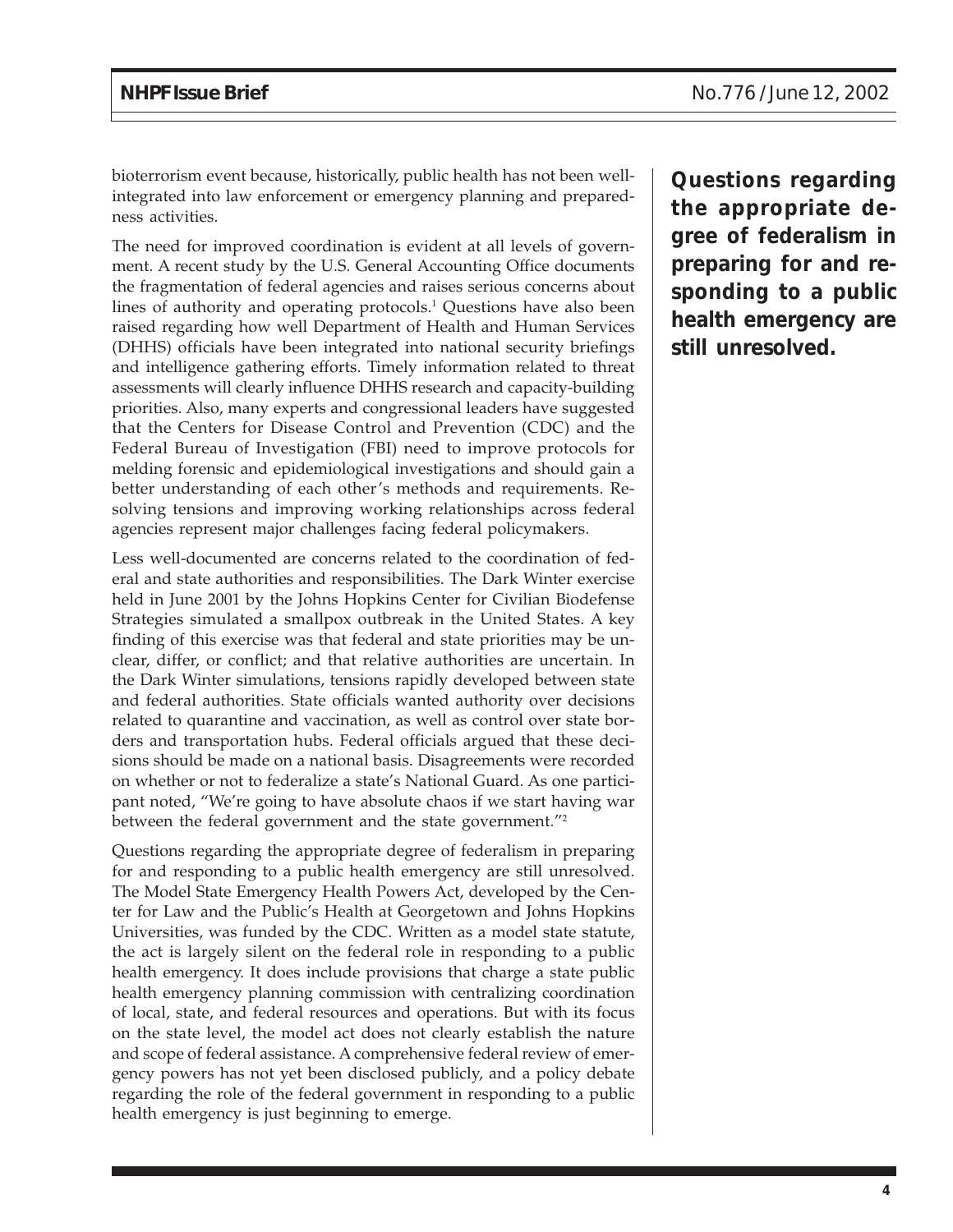The challenges inherent in assuring state-to-state collaboration are also formidable. Nearly 25 percent of the U.S. population resides in a metropolitan area that straddles state boundaries.<sup>3</sup> An even greater proportion of the population relies on cross-state resources for health care and other service needs. Ensuring appropriate regional planning, coordination of investment and response decisions, and consistent approaches to information technologies will require a tremendous degree of interaction among states and may necessitate stronger federal leadership. Collaborating with tribal governments presents a different set of challenges and opportunities and necessitates extensive government-to-government consultations. These issues are likely to vary across states and among tribes, which may prefer to interact directly with federal authorities. Moreover, international coordination for border states will necessitate federal involvement.

Collaboration between states and local jurisdictions is also problematic. In some states, there is a serious tension at this interface, with poor working relationships between local and state officials. These tensions are sometimes most prominent between states and large municipalities that have fairly well-developed public health and emergency response infrastructures and that are accustomed to working with little support from state resources. Because each state has organized its public health system differently and has developed different types of relationships with local jurisdictions, the flow of federal funds, through states, and ultimately to local capacity building is likely to vary greatly.

Enhancing coordination with private-sector health care providers and philanthropic organizations is also a major concern. During the recent anthrax outbreaks, public health officials confirmed what they had already believed to be serious limitations in their ability to communicate quickly and effectively with private-sector physicians. Concerns have been raised that some public health officials are not able to send broadcast messages, either electronically or via fax, to alert local physicians about health emergencies. In turn, physicians complained that the information they received was not timely and was incomplete and sometimes conflicting. Communication with and among hospitals and other health care facilities is also believed to be inadequate.

Recognizing the importance of effective communication with the public is also essential. Experts have noted that public health does not have adequate plans, resources, or trained personnel to properly communicate the risks of a bioterrorism attack or other public health emergency.4 Minimizing panic and, at the same time, providing substantive information to the public requires both tremendous knowledge and skill. Such capabilities are just as crucial to an effective public health response as the ability to identify the source of contamination or distribute appropriate countermeasures.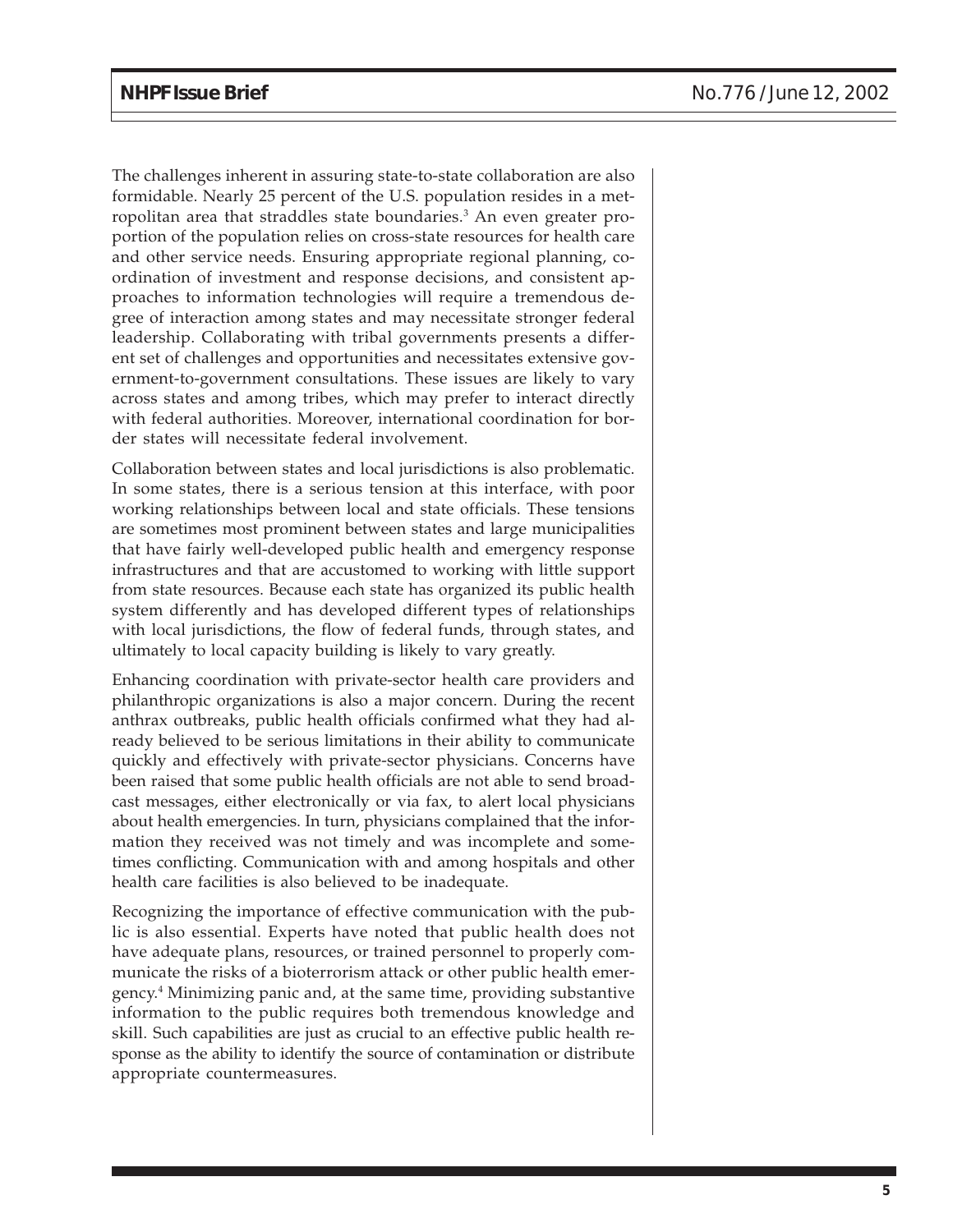#### **Enhancing Information Systems**

Improved information technologies have been heralded as promising tools for meeting many of the coordination and communication challenges discussed above. Inadequate information and telecommunications capacities have been cited as a major weakness in the existing public health infrastructure. A 1999 National Association of County and City Health Officials (NACCHO) survey of local public health departments found that 80 percent of local public health agencies had e-mail capabilities. However, only 65 percent of jurisdictions serving less than 25,000 persons had e-mail capabilities. The same survey revealed that only 70 percent of local health agencies serving populations under 25,000 had access to the World Wide Web, and only 28 percent of those agencies had continuous, high-speed Internet access, a capability required for real-time alerts and instant messaging. Only 44 percent of all respondents had broadcast fax capabilities, a mechanism considered important for reaching physician offices.<sup>5</sup>

The CDC has established the Health Alert Network (HAN) program to enhance the telecommunications capacity of state and local health departments. The program provides state and local governments with both financial support to make information technology investments and technical assistance to guide state and local officials in implementing these investments. Although the national plan for HAN and other CDC information efforts includes an Internet backbone, hardware, secure Web sites, curriculum, distance learning, and media programs, some contend that the original needs were so great that much of the initial investment went simply to putting computers on health officers' desks.6 Others have stressed the need for redundant capacities to ensure that back-up communications mechanisms exist in the event of a disaster that incapacitates primary systems.

Experts have also looked to emerging information technologies to significantly enhance public health response capabilities. Innovative new technologies currently being developed and evaluated include "syndromic" surveillance (that is, technology that allows the rapid identification of patients presenting with symptoms associated with bioterrorism or other public health emergencies, without first relying on the identification of a particular pathogen) and wireless information-management technology that can be used in the field to better manage the collection and processing of environmental and clinical samples. Also in the works are the development of widely accepted data standards and the expanded use of electronic, Web-based disease reporting from physicians and laboratories to improve reporting compliance and timeliness.

### **Expanding Laboratory Capacity**

Better and expanded laboratory capacity has been cited as a critical need in improving the public health system's emergency response capabilities.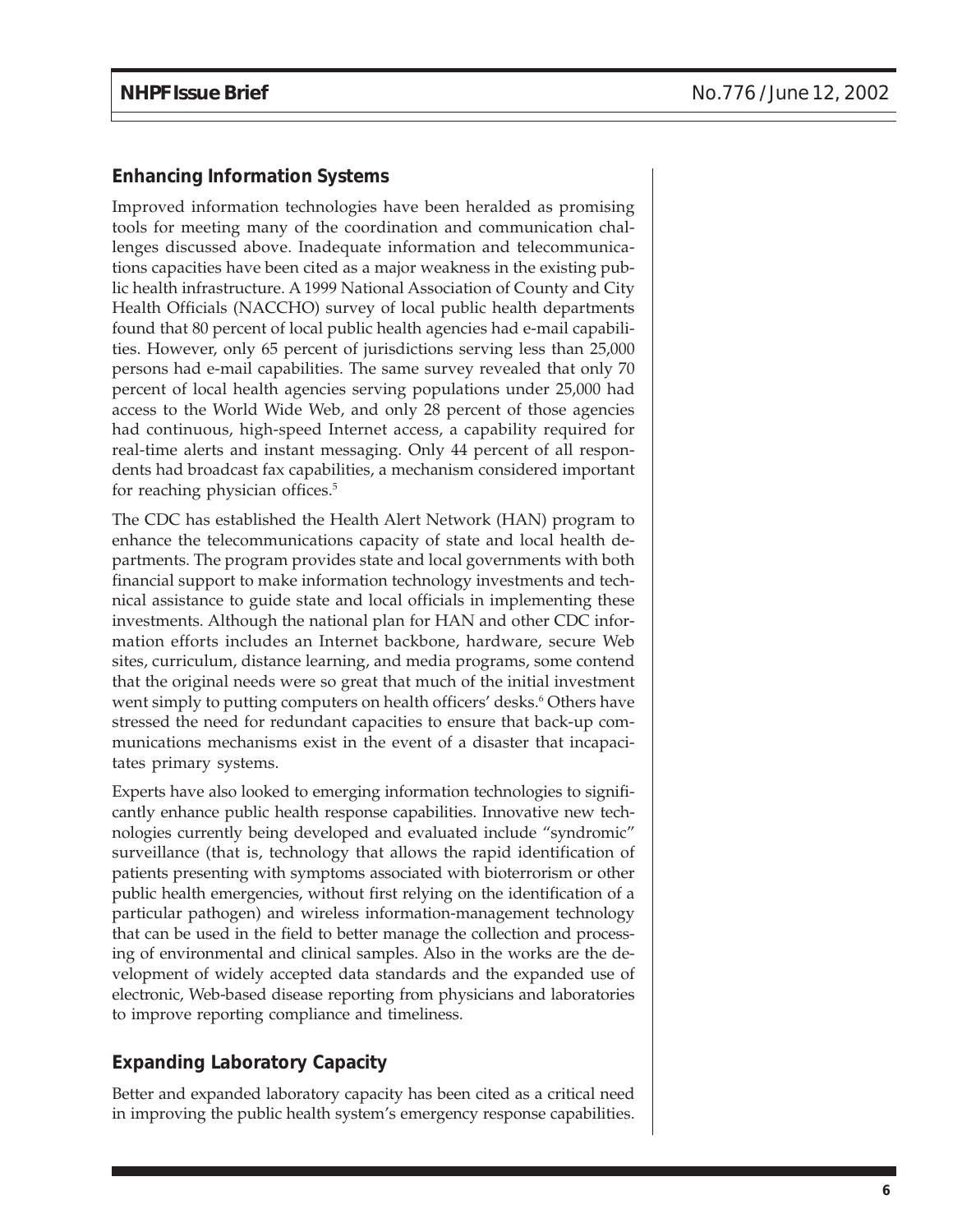The Laboratory Response Network (LRN) was developed by CDC, the Association of Public Health Laboratories (APHL), and the FBI for the express purpose of improving bioterrorism response capabilities, but the capabilities developed by the LRN have broader applications. The LRN is composed of county, city, state, and federal public health labs, and the network can accept samples from hospitals, clinics, the FBI, and others.

The LRN is divided into four levels: (*a*) Level A labs are primarily hospital-based laboratories that can rule out specific agents from clinical specimens and forward organisms or specimens to higher-level public health laboratories; (*b*) Level B labs represent the core public health lab capacity maintained by state and large local health departments and are able to rule in specific pathogens and perform environmental sampling; (*c*) Level C labs have more advanced capacity and can perform rapiddetection molecular typing for comparison; (*d*) Level D labs can detect genetic recombinations, can "bank" the isolates identified, and possess high-level biocontainment facilities. Level D labs represent highly specialized federal laboratories with unique capabilities.

Despite these efforts to better organize and systematize lab resources, the recent anthrax attacks revealed serious deficiencies in the nation's lab capacity. In addition to testing a high volume of environmental samples that represented credible anthrax threats, labs were inundated with hoaxes and other "white powder" samples. At the peak of the anthrax event, public health laboratories in the LRN were testing over 1,200 powders a day.7 The lab at the U.S. Army Medical Research Institute of Infectious Diseases (USAMRIID), a Level D laboratory, processed over 8,200 samples between September 11 and late November. As Edward M. Eitzen, commander of USAMRIID indicated: "It is my perception that the nation needs considerably more diagnostic capacity, and the LRN needs to work better. The A, B, and C laboratories should be able to handle most samples, and the D laboratories should be used for confirmation and difficult or high priority analyses."8

Some experts have suggested that improved partnerships with privatesector labs, such as hospital labs and laboratories maintained by pharmaceutical companies, are needed to create the "surge" capacity required during a public health emergency. The National Laboratory System (NLS), a cooperative initiative of the CDC and APHL, seeks to strengthen relationships between independent clinical labs and public health labs, both to develop surge capacity and to improve compliance with disease reporting requirements.

In addition to needs related to expanding the sheer capacity of the nation's laboratories, concerns have also been raised about laboratories' technological capabilities. Experts have called for the accelerated development and dissemination of rapid diagnostic and detection tests to identify the presence of specific pathogens in clinical specimens or environmental samples. As Mary Gilchrist, director of the Iowa public

**"The nation needs considerably more diagnostic capacity."**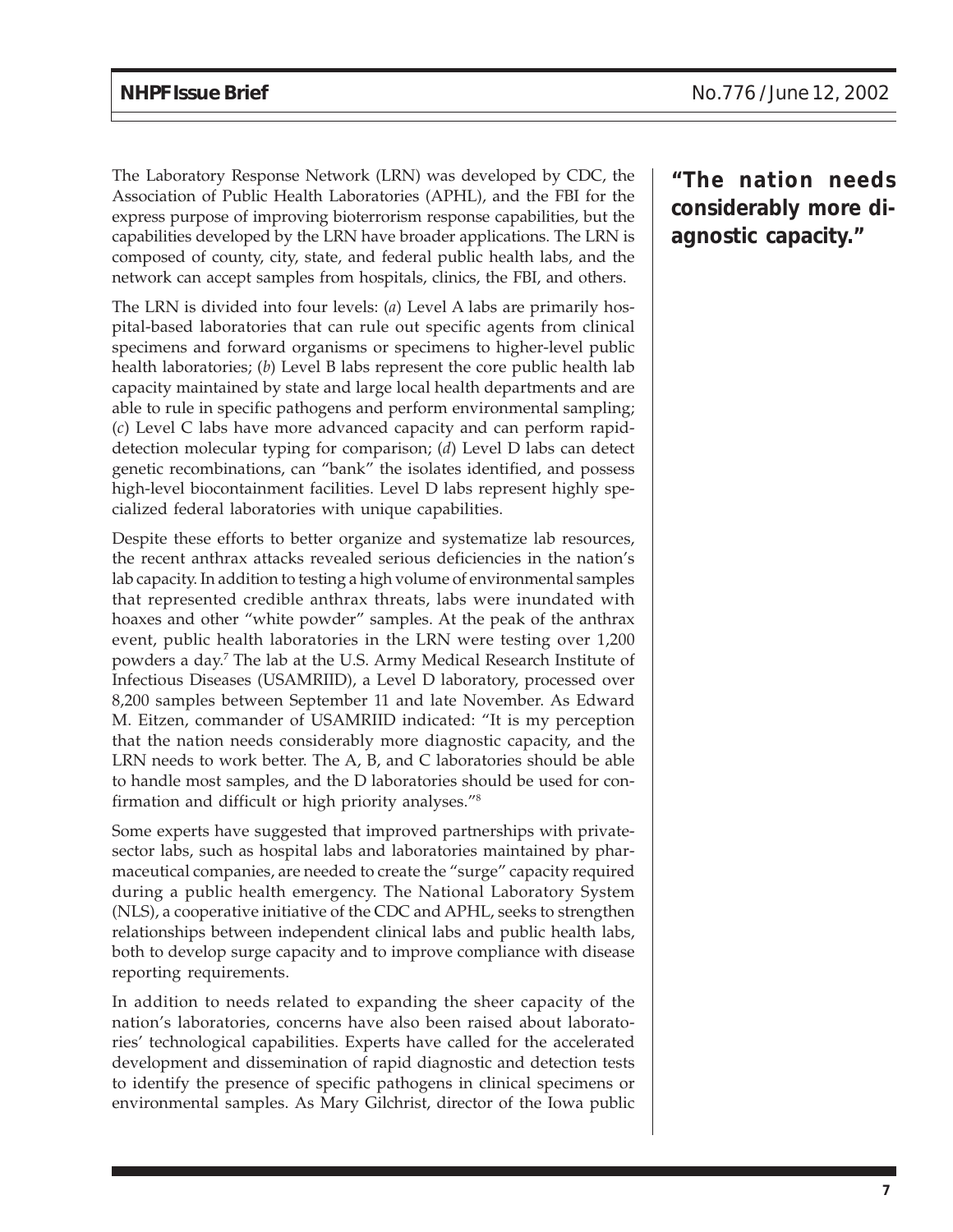health laboratory and president of APHL, points out, "The testing of samples during the fall bioterrorism outbreak was primarily conducted using conventional methods, culture and staining. These tests are relatively accurate, but speed [of diagnosis] is often important and the culture requires 2–3 days to produce a final result."9

Some have argued the need for a dedicated high-throughput laboratory focused on bioweapons agents, which would enable exhaustive molecular fingerprinting for a broad spectrum of known threats. Such a lab could be configured to provide full chain-of-custody support in a criminal investigation and could operate both a "closed" compartment, available to homeland security agencies, and a separate "open" compartment, available to the scientific community.

Concerns have also been raised regarding the adequacy of security at laboratory facilities that store and process hazardous microbes and chemicals. Traditional laboratory biosafety guidelines have emphasized good work practices and containment to minimize the risks of *accidental* infection, injury, or environmental contamination. As early as 1999, however, the CDC issued guidelines to focus attention on the security issues associated with the *intentional* removal of select agents from laboratories.10 While these guidelines have been in place for several years, there is widespread recognition that additional measures will be needed to ensure appropriate levels of laboratory security, including better monitoring of labs and personnel with access to dangerous agents and improved tracking of microbial stock transfers between laboratories.

#### **Improving the Development and Distribution of Countermeasures**

Prophylactic and therapeutic countermeasures, such as vaccines, antibiotics, antivirals, and antitoxins, are an important component of public health emergency preparedness and response. Research to improve existing countermeasures and develop new vaccines, therapeutics, and diagnostics is a high priority, with particular emphasis on the Category A bioterrorism agents<sup>11</sup> considered to be the greatest threat. Although the Department of Defense (DOD) has a large role to play in research related to bioweapons agents, significant differences between civilian and military populations call for a collaborative partnership with the National Institutes of Health (NIH). Because the civilian population is more diverse than the combat personnel upon which DOD research is focused and includes children, the aged, pregnant women, and persons with compromised health status—attention must be given to the development of safer countermeasures with fewer adverse side effects. The NIH bioterrorism research budget has risen dramatically in recent years, increasing from \$17 million in 1998 to an estimated \$92.7 million in 2002.

While the development of new and improved countermeasures is clearly desirable and acknowledged as an important tool to counter bioterrorism, **Additional measures will be needed to ensure appropriate levels of laboratory security.**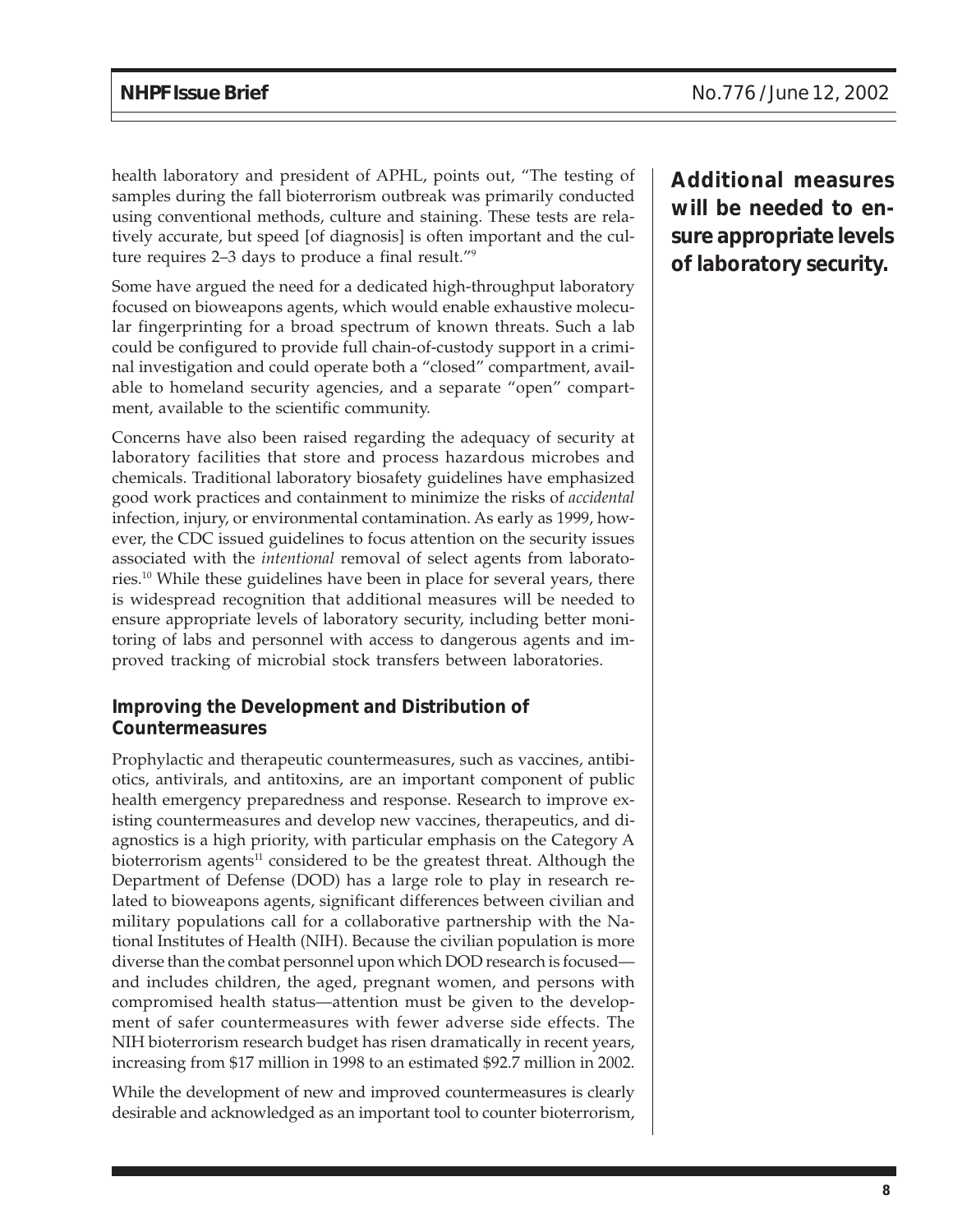numerous challenges exist to meeting this goal. As Gail Cassell, Ph.D., vice president for infectious diseases drug discovery research and clinical investigation at Eli Lilly and Company, noted at a recent Institute of Medicine (IOM) workshop on biological threats and terrorism:

It would be mistaken to be sanguine about current antibiotic therapies to counter bioterrorism. Nor can one be optimistic about near-term prospects. Eli Lilly recently conducted a competitive analysis revealing that most of the large pharmaceutical companies, with the possible exception of Pfizer, are reducing their investment in antibiotic development....There is a 90 percent failure rate from the discovery of a target to the launch of a new antibiotic. This lack of success has likely dampened further spending in this area.<sup>12</sup>

In addition to the high cost of research and development associated with antibiotic and vaccine development, the market for these products and other countermeasures is considered modest. Further impeding industry interest and investment in countermeasures have been concerns regarding product liability, as well as a recent Food and Drug Administration (FDA) decision that requires pharmaceutical manufacturers to use more patients in their clinical trials for most antibacterial products. Additionally, few organizations possess the biocontainment facilities required to safely perform efficacy studies of likely bioterrorism agents. Taken together, these factors add to the required investment and perceived risks associated with developing countermeasure products, resulting in a small number of manufacturers willing to participate in the vaccine and antibiotic markets.

The FDA has taken several steps to accelerate countermeasure availability and licensing. These steps include allowing emergency use of a product under investigational new drug (IND) status; "fast tracking" products to speed the approval process; and granting approval under the "Animal Rule," which will eliminate the need for human efficacy trials in situations where such trials would be infeasible or unethical. Conducting human efficacy studies on most types of diseases associated with bioterrorism would raise ethical concerns, as large populations of persons already suffering from these diseases are not likely to be available to participate in clinical trials. The Animal Rule would allow the use of data derived from animal studies to demonstrate product efficacy. Human clinical studies would still be needed to establish product safety and pharmacokinetics (that is, how drugs are processed by the body, as affected by uptake, distribution, elimination, and biotransformation.

While the development of new and improved countermeasures has received considerable attention in the scientific community, policymakers have also focused on ensuring the availability of existing countermeasures and the adequacy of distribution capacity to disseminate these products in the event of an emergency. A recent IOM study on civilian medical response to bioterrorism found that, with a few exceptions,

**"It would be mistaken to be sanguine about current antibiotic therapies to counter bioterrorism."**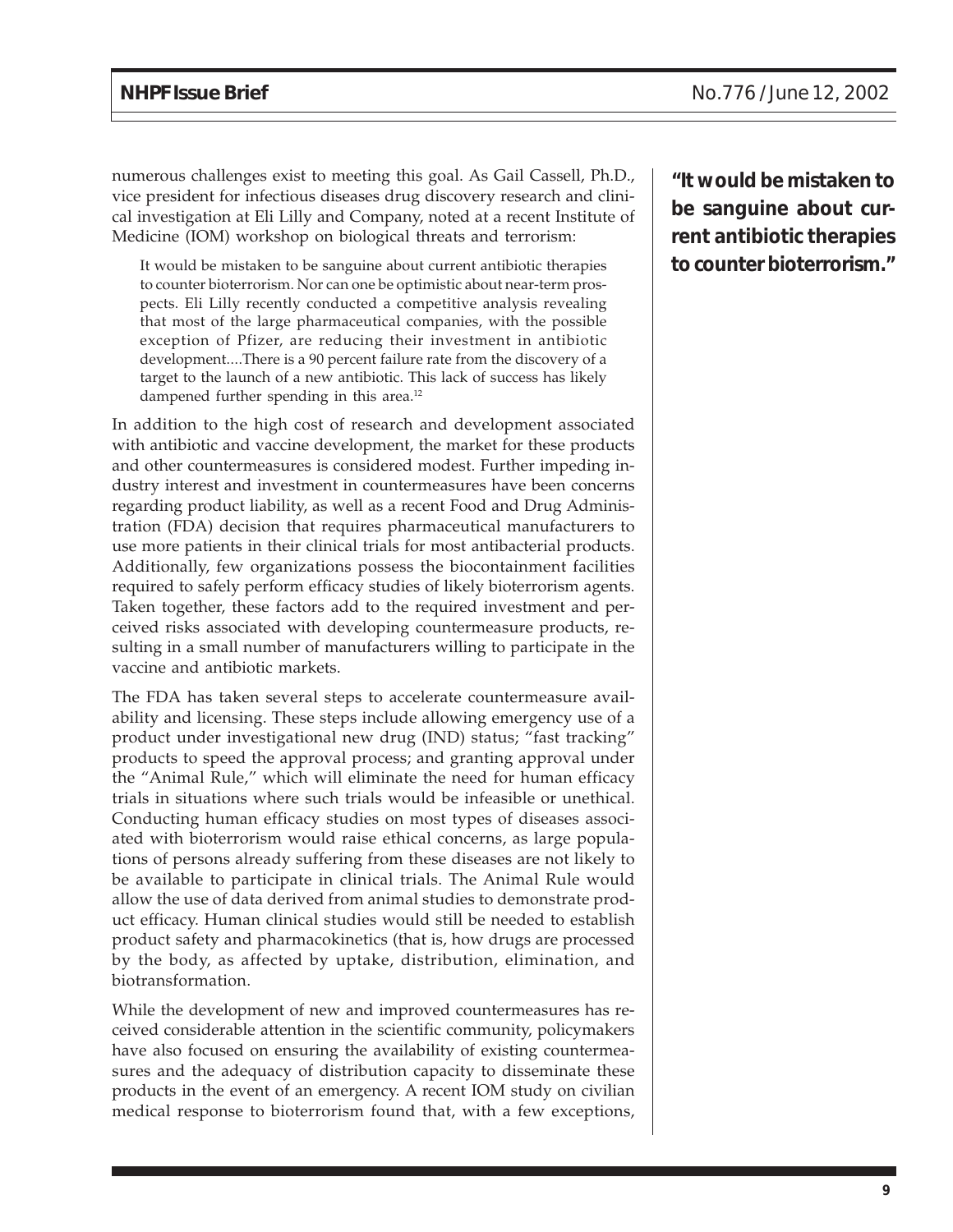drugs, antitoxins, and supportive medical equipment are available in very small quantities and that few locales will have adequate supplies for a true mass casualty event. The fiscal year (FY) 2002 appropriation included \$593 million for expanding the National Pharmaceutical Stockpile. Some have raised questions regarding the need for a more direct federal role in the manufacture and distribution of some high-priority countermeasures to assure their availability. Others have voiced concerns about the capacity of the local public health and health care delivery system infrastructures to distribute countermeasures to large populations during an emergency.

### **Bolstering Emergency Medical Preparedness and Response**

The medical response to a bioterrorism event or naturally occurring public health emergency obviously involves more than distribution of appropriate countermeasures. The recent terrorist events served to stimulate serious reflection among health care providers as they assessed their capabilities to respond to mass casualty events. However, thoughtful consideration had been given to these capacity needs well in advance of the recent tragedies. A 1999 IOM report, which focused on identifying a research agenda to improve civilian medical response to bioterrorism, identified a number of areas ripe for improvement, including: pre-event planning and communication, decontamination protocols and processes, mass casualty triage, availability of drugs and other therapies, and surge capacity for emergency treatments.

This study noted that, "Although hospitals are required by the Joint Commission on Accreditation of Healthcare Organizations (JCAHO) to be prepared to respond to disasters, including hazardous material [HAZMAT] accidents, few have undertaken realistic planning and preparation. Some hospitals have decontamination facilities; however, very few have outdoor facilities or an easy way of expanding their decontamination operations in a mass-casualty event."13 The communicable nature of many biological agents adds additional challenges to traditional HAZMAT approaches, requiring special attention to minimizing further disease exposures.

The resources required by health care facilities to respond to bioterrorism or other mass casualty events are likely to be significant. The American Hospital Association (AHA) estimates that over \$11 billion will be needed to ensure that each of the nation's 4,900 acute-care hospitals are prepared for a nuclear, biological, or chemical attack. AHA identified eight key areas that must be addressed to increase hospital readiness: (*a*) communications and notification systems; (*b*) disease surveillance, disease reporting, and laboratory identification; (*c*) personal protective equipment; (*d*) facility requirements related to security, patient isolation, storage capacity, auxiliary power, and water purification; (*e*) dedicated decontamination facilities; (*f*) medical/surgical and pharmaceutical supplies; (*g*) train**Over \$11 billion will be needed to ensure all hospitals are prepared for a nuclear, biological, or chemical attack.**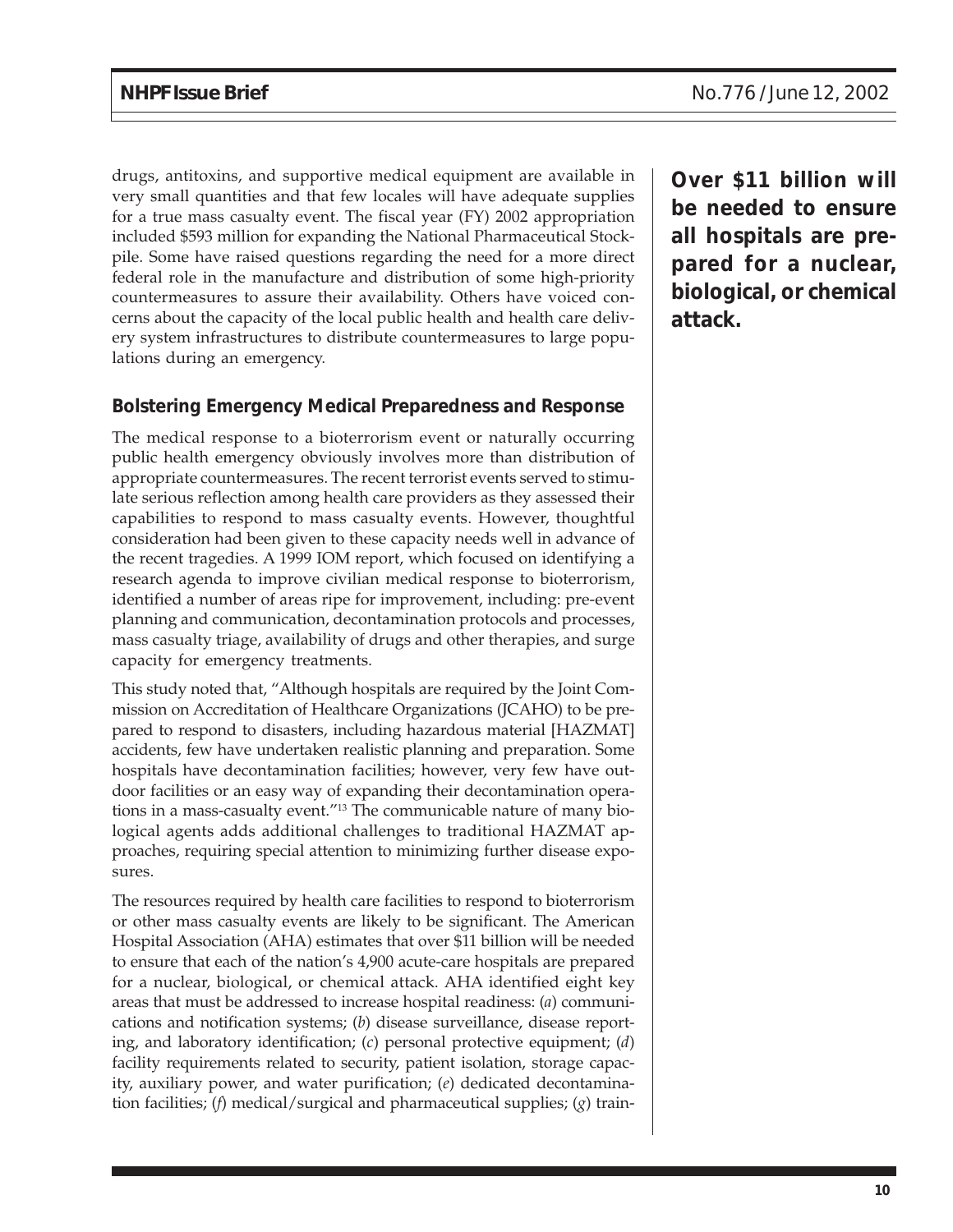ing and drills; and (*h*) mental health resources.<sup>14</sup> The AHA has also called for improved regional planning, the identification of best practices, and a comprehensive review of existing regulations that could impede emergency response. Some critics have questioned the need to build significant capacities in *all* of the nation's hospitals and have advocated for much stronger regional planning and strategic investment to maximize the effective use of resources.

The readiness of physicians and other health care professionals to respond to a public health emergency is also widely believed to be inadequate. In May 2001, the American Medical Association's Council on Scientific Affairs updated its report on Medical Preparedness for Terrorism and Other Diseases. The report concluded that significant needs remain to prepare the civilian medical community for terrorism and other mass casualty events.15 Priority needs emphasized in the report included the following:

■ Preparing physicians to identify the clinical signs of likely bioterrorist agents.

■ Improving disease reporting and health alert mechanisms.

■ Enhancing information dissemination related to risk assessment, triage techniques, treatment, and prophylactic protocols.

■ Expanding physician training on the mental health responses to traumatic stress in patients, caregivers, first responders, and other community members.

The council recommended that steps be taken to develop model medical education curricula, improve the timeliness and reliability of disease reporting, and increase the involvement of the medical community in preparedness planning efforts related to disaster and bioterrorism.

These recommendations provide important guidance, but a great deal of work remains to be done to meet providers' preparedness needs. The most effective ways to communicate information to practicing providers and to caregivers in training are still being explored. Furthermore, differences in needs across disciplines and professions are not fully known. Beyond training needs, significant policy issues related to provider malpractice liability in responding to public health emergencies and cross-state reciprocal licensing provisions in the event of emergencies are just starting to be confronted. Also, concerns related to the personal health and mental health needs of emergency responders are only beginning to be tackled.

#### **Developing the Public Health Workforce**

Although much of the current discussion on strengthening the public health infrastructure has focused on the development and deployment of improved technologies and countermeasures, the need for an adequate number of well-trained professionals prepared to respond to a public health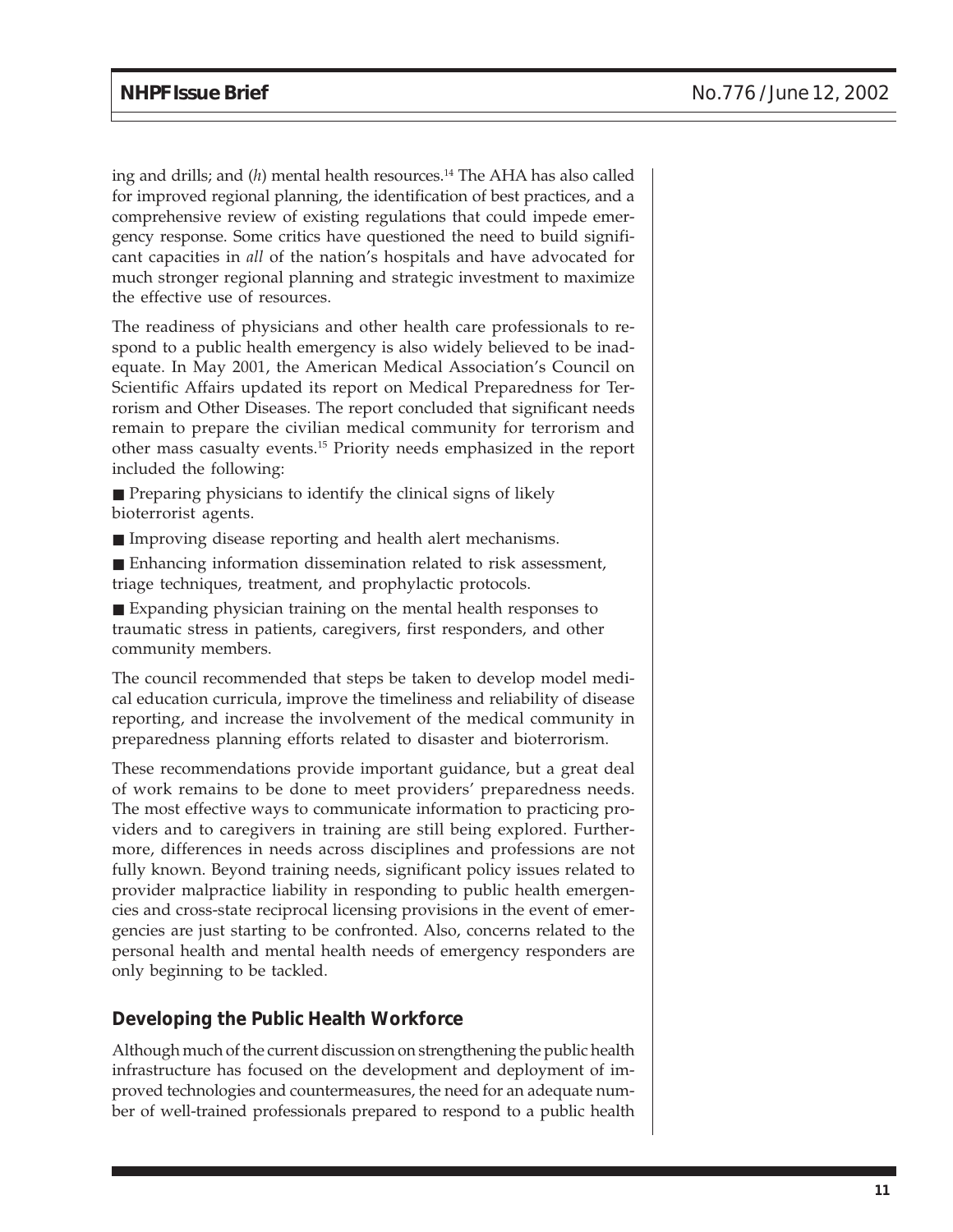emergency is clearly critical. Human capital requirements are considerable. In addition to ensuring an adequate surge capacity for medical response and improving health professionals' ability to provide appropriate diagnosis, treatment and prophylaxis, maintaining epidemiological staff capacity to investigate disease outbreaks and assuring a sufficient number of trained laboratory personnel to conduct diagnostic testing are also essential.

While federal personnel resources clearly represent a safeguard for state and local governments, the adequacy of such federal assistance could be stretched quite thin in the event of a multi-site bioterrorism attack. Current disaster assistance models assume that the disaster will be limited geographically. However, a bioterrorism attack could result in multiple outbreaks throughout the country. In the three months following September 11, CDC made 213 individual field deployments of Epidemic Intelligence Service (EIS) officers to assist with state and local epidemiological investigations associated with the World Trade Center and anthrax attacks. Eighty-eight percent of EIS officers have been in the field at least once, and many have been deployed multiple times. If a larger-scale epidemic involving more geographic loci were to occur, existing federal support capacity would quickly be overwhelmed.<sup>16</sup>

Both "pipeline" education and ongoing training needs of public health practitioners have been identified as major weaknesses in existing preparedness capacity. Training needs range from basic instruction in epidemiological techniques to the development of better skills in communicating with the media. Public health officials also cite the need to practice their response capabilities through drills and "real world" exercises. Such simulations, practiced on a frequent basis, are viewed as critically important for building relationships with other disciplines and fields, such as emergency medical services (EMS), fire and rescue, and law enforcement, as well as clarifying organizational roles and responsibilities.

Concerns have also been raised regarding the most appropriate ways to leverage volunteer assistance in the event of an emergency. While proposals to better manage volunteer resources have largely focused on health care service providers (physicians and nurses, for example), some consideration has also been given to developing a "reserve corps" of epidemiologists who could be mobilized if a large-scale epidemic were to occur. Other training issues have focused on how to better incorporate other disciplines, such as veterinary medicine and environmental science, into surveillance activities.

# **STATUS OF INITIATIVES TARGETED AT BOLSTERING PUBLIC HEALTH PREPAREDNESS**

While many of the weaknesses in public health and medical preparedness cited above have been recognized for some time, the recent terrorist threats have heightened the visibility and perceived urgency of **Federal assistance could be stretched quite thin in the even of a multi-site bioterrorism attack.**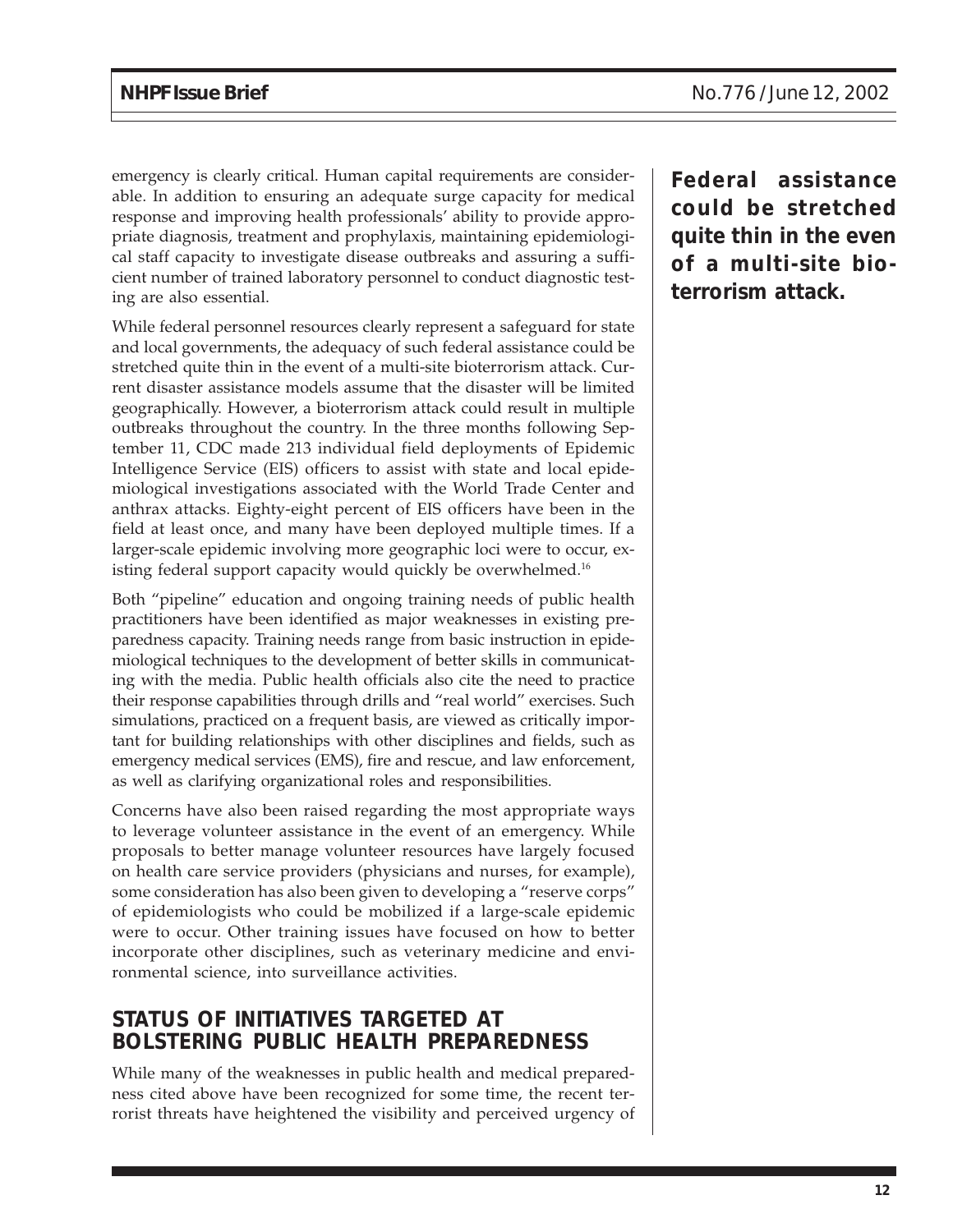addressing these deficiencies. These renewed concerns have triggered a variety of policy responses at all levels of government.

### **Federal Policy Efforts**

Federal policy priorities for improvements in public health emergency preparedness are currently expressed through four major vehicles: (*a*) the bioterrorism preparedness authorizing legislation; (*b*) FY 2002 appropriations; (*c*) the president's FY 2003 budget; and (*d*) the planning guidance issued by CDC and the Health Resources and Services Administration (HRSA) to advise states as they prepare plans to secure FY 2002 funding. While other funding sources, such as grants from the Department of Justice (DOJ) and the Federal Emergency Management Agency (FEMA), also are likely to influence state and local planning, the four policy mechanisms listed above will be dominant in shaping efforts to improve public health and hospital preparedness. These policies offer slightly different, yet generally consistent, directions for upgrading public health capacities.

In May 2002, Congress passed the Public Health Security and Bioterrorism Preparedness and Response Act to improve the nation's public health infrastructure. The act builds on the programs and authorities established in Title III of the Public Health Service Act as amended by the Public Health Threats and Emergencies Act of 2000. The act creates authorizing legislation for and expands the National Disaster Medical System (NDMS), the National Pharmaceutical Stockpile (NPS), and the federal smallpox vaccine purchase program, activities that had been carried out previously under DHHS general authorities.

The act calls for upgrading the CDC's facilities and capacities, establishes funding mechanisms to support state and local public health capacity, authorizes grants to support a coordinated network of public health labs, calls for research and development on vaccines and other countermeasures, and provides for fast-track FDA approval of countermeasures. The act also provides FDA with enhanced authorities related to food safety, including provisions related to prior notice for food importation shipments, prohibitions against port shopping (tht is, seeking admission at an alternative U.S. port after having been denied admission at the initial port of entry), and detainment authorities. The act gives the U.S. Department of Agriculture new authority to safeguard the nation's agricultural industry and includes provisions to protect community drinking water.

In FY 2002, Congress appropriated \$3 billion to improve bioterrorism preparedness at the federal, state, and local levels, through both the FY 2002 Labor-HHS-Education appropriations bill and the emergency supplemental appropriations included in the FY 2002 Department of Defense appropriations bill. Taken together, these appropriations allocate funding under several broad categories, including \$645 million for the NPS,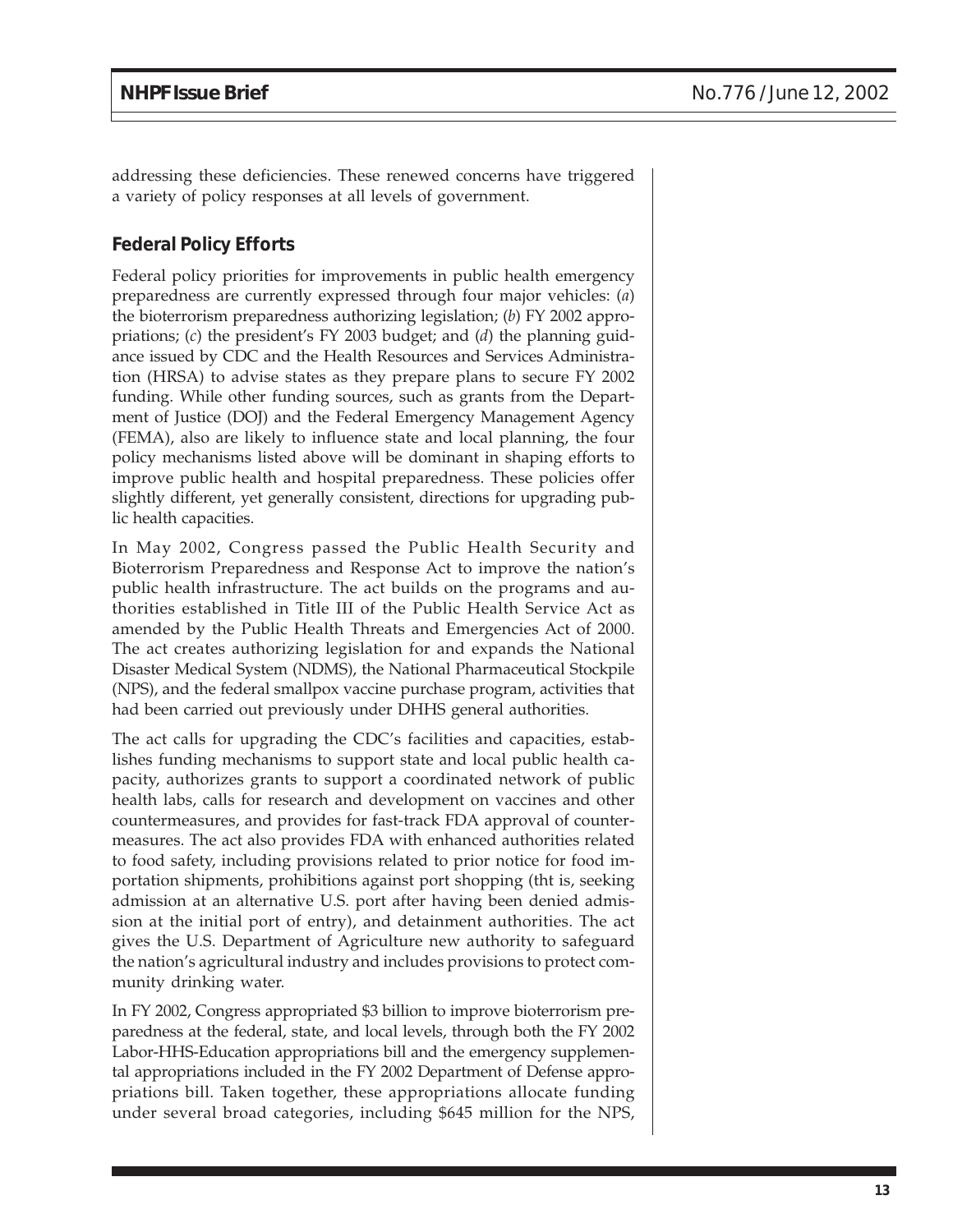\$512 million to purchase smallpox vaccine, \$183 for NIH research, \$116 million for CDC capacity building, \$98 million for food safety, \$47 million to support vaccine and drug approval, \$940 for state and local public health preparedness, and \$135 for hospital preparedness. The president's FY 2003 budget generally continues these funding levels for state and local preparedness, significantly decreases funding for the NPS and vaccine procurement (given these are not recurring expenses), and significantly increases funding for hospital preparedness and NIH research. The impact of the newly announced Cabinet-level Department of Homeland Security on public health and hospital preparedness efforts is currently unclear.

Both the FY 2002 Appropriations Acts and the Public Health Security and Bioterrorism Preparedness and Response Act establish broad legislative parameters for building state and local capacity, with an emphasis on flexibility to respond to local needs. Consistent with congressional intent, DHHS began making initial disbursements of FY 2002 funds to states in February 2002. Approximately 20 percent of total funding was made available for immediate use; the remaining 80 percent is being restricted until state work plans are submitted to and approved by DHHS. On February 15, the CDC and HRSA issued guidance to assist states in preparing their public health and hospital preparedness work plans.

The CDC guidance for the public health preparedness plans identified focus areas under which states could request support. These focus areas include preparedness planning and readiness assessment, surveillance and epidemiology capacity, laboratory capacity for biological agents, Health Alert Network/communications and information technology, health risk communication and health information dissemination, and education and training. The CDC has identified critical capacities for each focus area. For each of these critical capacities, the guidance instructs states to provide a brief description of existing capacity, an assessment of whether this capacity is adequate, and a proposal for effecting improvements during this budget period. The guidance requires states to work collaboratively with their local public health departments and encourages appropriate interstate and international cooperation.

The HRSA guidance for hospital preparedness requires states to submit applications in two phases. Phase 1 applications (due to HRSA on February 25, 2002) include information on how the planning effort will be staffed and governed, discussions of how the hospital preparedness plan will be coordinated with the public health preparedness plan, and a description of the approach to be taken in developing a needs assessment and implementation plan. At least 50 percent of Phase 1 funds must be allocated to hospitals and other health care entities. Phase 2 applications call for a needs assessment related to hospital and EMS bioterrorism response, an implementation plan that addresses (*a*) the first-priority issues of medication and vaccines, personal protection, quarantine, decontamination, communications systems, and biological

**Current law establishes broad legislative parameters for building state and local capacity, with an emphasis on flexibility to respond to local needs.**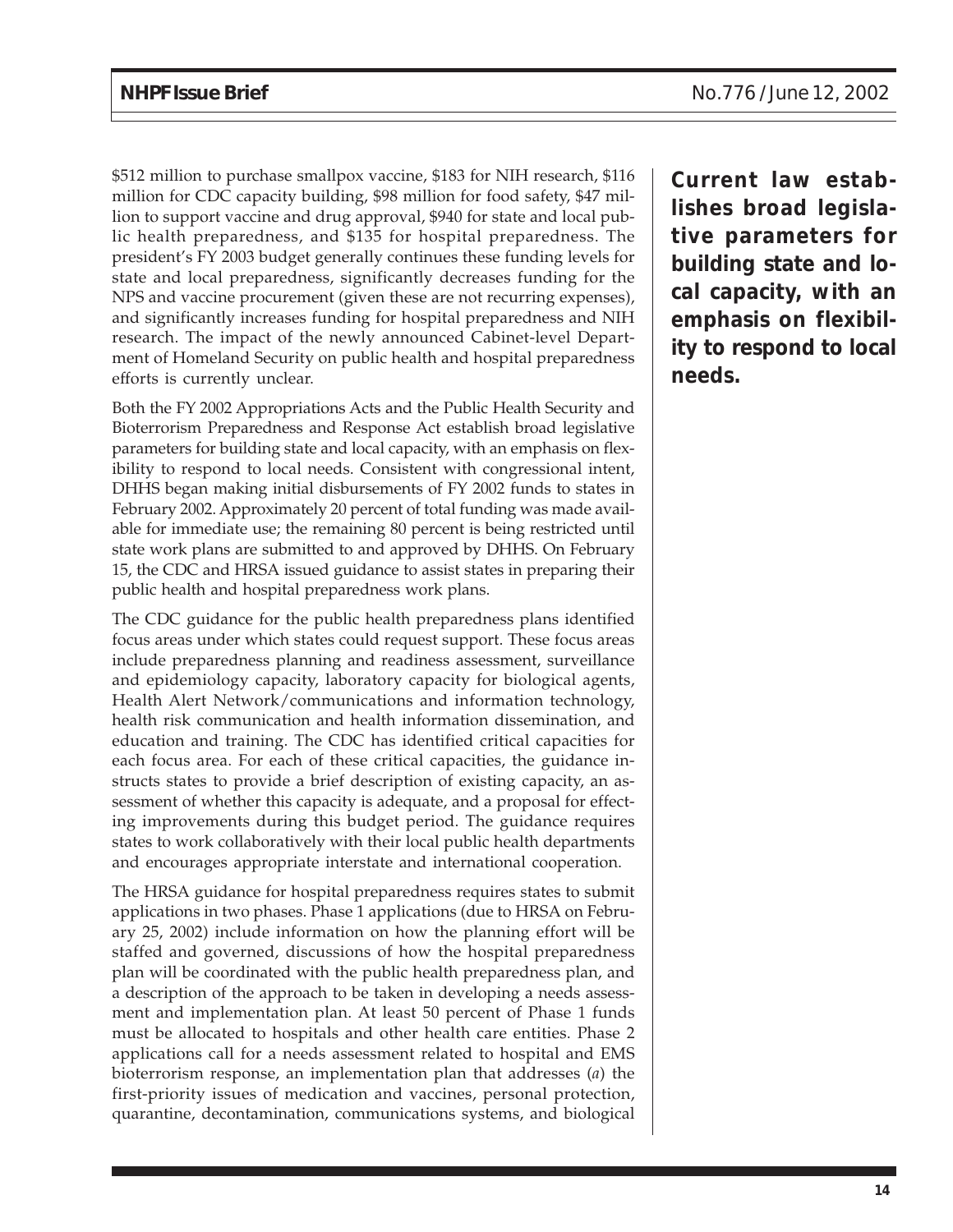disaster drills; and (*b*) second-priority issues of personnel, training, and patient transfer protocols. At least 80 percent of the funds awarded for Phase 2 must be allocated to hospitals through written contractual agreements. To ensure public health and medical response activities are wellintegrated, the public health and hospital preparedness plans must be reviewed and approved by the governor of each state before they are submitted to DHHS.

## **State and Local Policy Efforts**

Based on the guidance documents issued by the CDC and HRSA, state governments were charged with quickly assessing their needs and establishing a work plan for utilizing FY 2002 funds and anticipating further developmental needs for FY 2003 and beyond. In preparing these plans, states were asked to elicit the involvement and input of a wide variety of stakeholders, including local public health departments, hospitals and other health care facilities, and physicians and other medical professionals, as well as a host of sister government agencies, including fire and rescue, law enforcement, transportation, and agriculture. Intra- and interstate coordination were also concerns. The need to solicit the perspectives of so many organizations and individuals and to foster some level of consensus in such a short timeframe was clearly a challenge to state planners.

Many states previously had initiated planning efforts utilizing federal bioterrorism funding from FY 1999 through FY 2001 and, thus, had some organizational foundation upon which to build their preparedness plans. However, the magnitude of FY 2002 funding created a new set of expectations and challenges. State planners faced pressures from a variety of fronts, as multiple organizations, both private and public, looked to the preparedness funding to enhance their own capabilities. A number of contentious decisions on how to invest the new resources needed to be made. Some of the key questions facing states included:

■ How should funding be allocated across the focus areas identified in the federal guidance?

■ How much funding should be distributed directly to local areas, and how should resources be allocated across localities? How much latitude should local governments be given in investment decisions? To what extent should some investments, such as information technology upgrades, be made at the state level and shared with local jurisdictions?

■ How should funding decisions be integrated between the CDC and HRSA funding streams and with other funding sources (for example, FEMA, DOJ, state appropriated funds)?

■ How should traditional essential public health functions, such as sexually transmitted disease control, health education activities, and restaurant inspections be preserved as resources and staff are diverted to emergency preparedness activities?

**A number of contentious decisions on how to invest the new resources needed to be made.**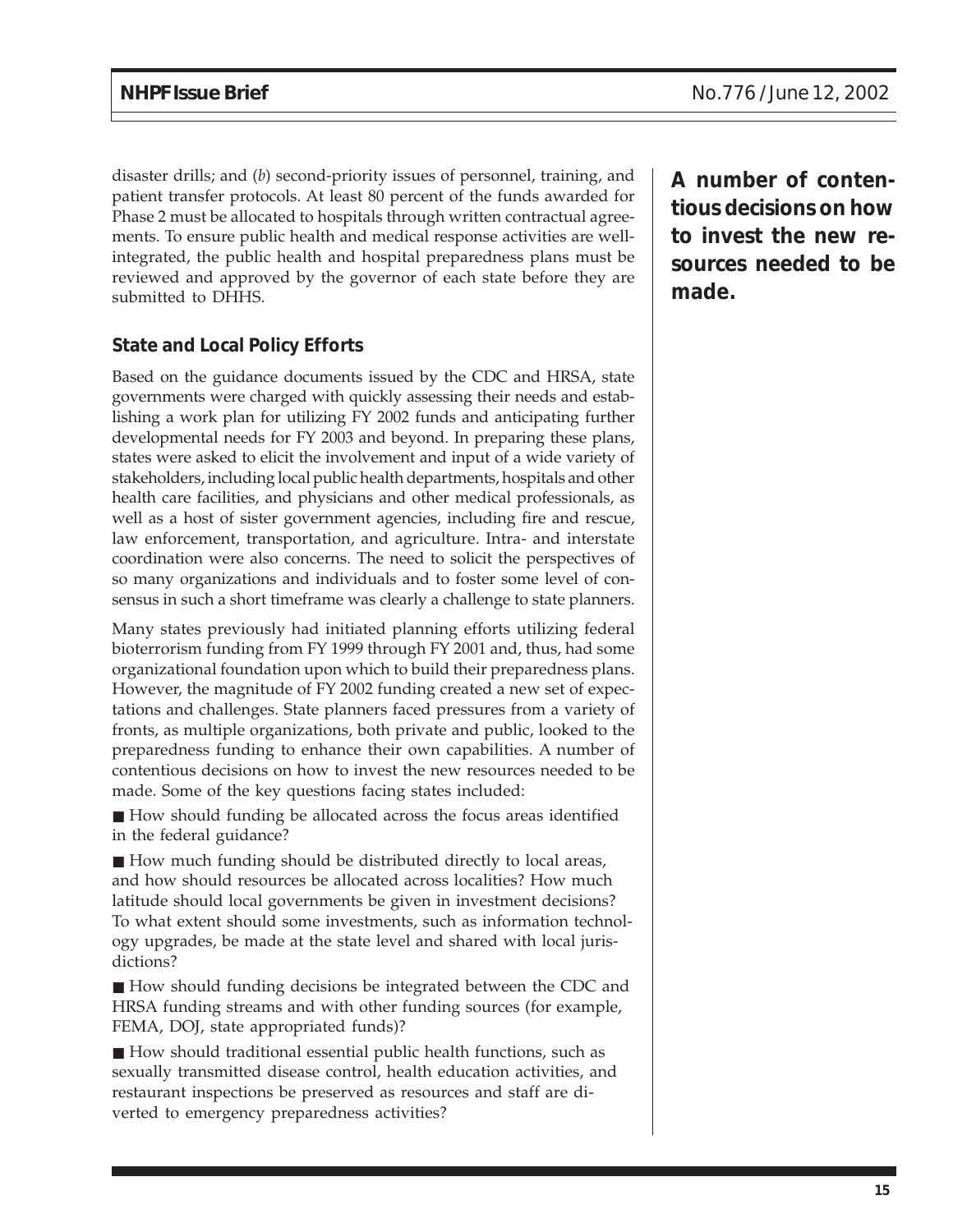■ What practical steps need to occur to operationalize investment decisions?

It is not yet clear how states will establish priorities in their preparedness efforts or the extent to which priorities and strategies will vary across states. States are likely to receive some additional direction from DHHS before their plans are approved. Once approvals are granted and summaries of state proposals are made public, priorities for infrastructure improvement at state and local levels will be clarified. Even then, plans are likely to be nascent and will no doubt evolve significantly in subsequent years.

At the same time that governors and state health departments are formulating their plans for upgrading public health and hospital preparedness, state legislatures are considering legislation to expand public health authorities. While the federal bioterrorism legislation currently being considered does little to alter the fundamental scope and reach of public health authorities (with the exception of some significant foodsafety provisions), state lawmakers are debating legislation that would significantly expand the powers of public health officials in the event of an emergency. At least 27 states have recently enacted or have pending legislation to grant new public health powers during an emergency. Many of these acts draw from the Model State Emergency Health Powers Act developed for the CDC. These emergency powers include provisions related to planning, disease surveillance, declaration of a public health emergency, quarantine, control of facilities and property, mandatory treatment, and the controlled disposal of infectious waste and human remains.

## **WHERE TO GO FROM HERE? IMPLEMENTATION OF PREPAREDNESS POLICIES**

In the wake of this recent flurry of policy activity, the real work of upgrading public health readiness capabilities must now begin. The implementation challenges facing federal, state, and local public health officials and health care providers are significant. While the full range of challenges cannot be identified until implementation begins to unfold, some early concerns are already surfacing. These concerns include shortages of trained personnel to fill the hiring needs generated by capacitybuilding efforts, erosions in support and consensus as the perceived risk of a bioterrorism attack begins to ebb, and bureaucratic hurdles and turf battles that could slow infrastructure change.

With unprecedented levels of federal funding to support the public health infrastructure, questions have been raised about how best to ensure that these investments yield significant improvements in public health preparedness and response capacity. As states face looming budget deficits, some experts worry that federal funding directed at improving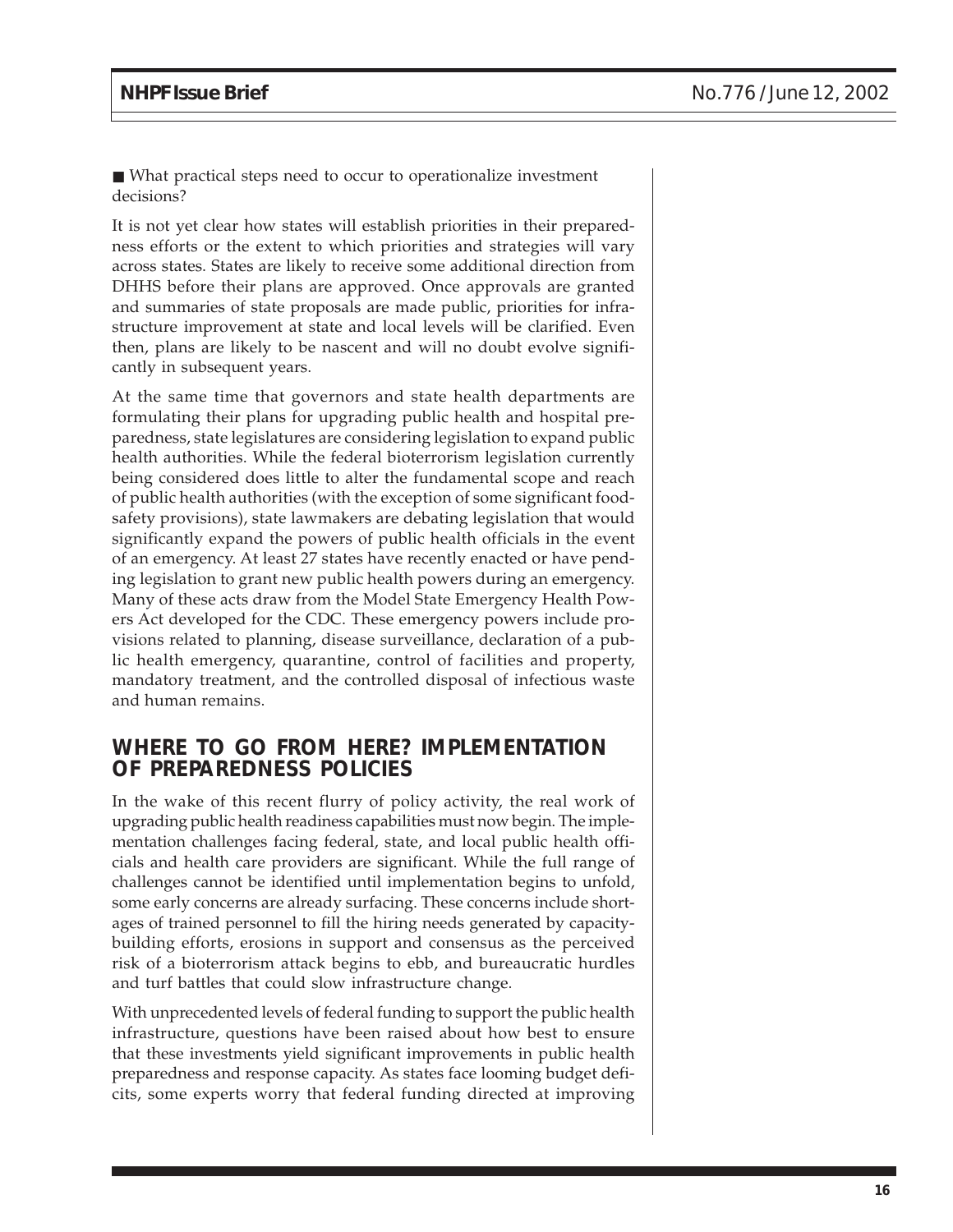bioterrorism readiness will merely supplant existing state contributions to the public health infrastructure. Others question whether states have the guidance they need to make wise investment decisions and, also, if states are motivated to work together to leverage their funding and better coordinate activities.

The Public Health Threats and Emergencies Act mandates the establishment of reasonable capacities for national, state, and local public health systems; ties grant funding to an assessment of these capacities; and requires that funds supplement, not supplant, existing federal, state, and local funding. The CDC is currently developing performance and capacity standards for public health. The National Public Health Performance Standards Program seeks to develop performance standards for public health for each of the ten essential services, collect data on compliance with these standards, and improve systemwide performance. Working collaboratively with the Department of Justice, the CDC has developed an instrument for public health performance assessment that focuses specifically on emergency preparedness. The Public Health Security and Bioterrorism Preparedness and Response Act requires states to develop response plans that detail the initiatives and programs that will be implemented to improve core capacities. While these efforts provide important first steps in measuring the performance of public health agencies, additional efforts will likely be needed to ensure appropriate accountability.

Fortifying the public health infrastructure will clearly be a long-term endeavor. Although policymakers and public health officials wisely emphasized immediate action without a protracted planning phase, there is widespread recognition that meaningful improvements will not happen overnight. The potential for a real reform of public health preparedness capabilities will depend on the sustained involvement and commitment of policymakers at all levels of government. Close scrutiny must be paid to determine what is working, what is not, and what additional measures need to be pursued.

As George Poste, a bioterrorism adviser to the Department of Defense, noted in a recent *Health Affairs* "Web Exclusive" interview with Jeff Goldsmith:

A comfortable, complacent society that is cocooned from risk is a great target for our enemies. Too many people in Washington feel that by dispensing billions in the wake of September's horrors, they've done their bit and all is now well. They believe this in no small measure because the people who are the beneficiaries of the funding have told them that it will indeed be so. Let us hope that they are right. $17$ 

The steps that must be taken to ensure that these people and organizations *are* ultimately proved right will not be easy.

**Fortifying the public health infrastructure will clearly be a longterm endeavor.**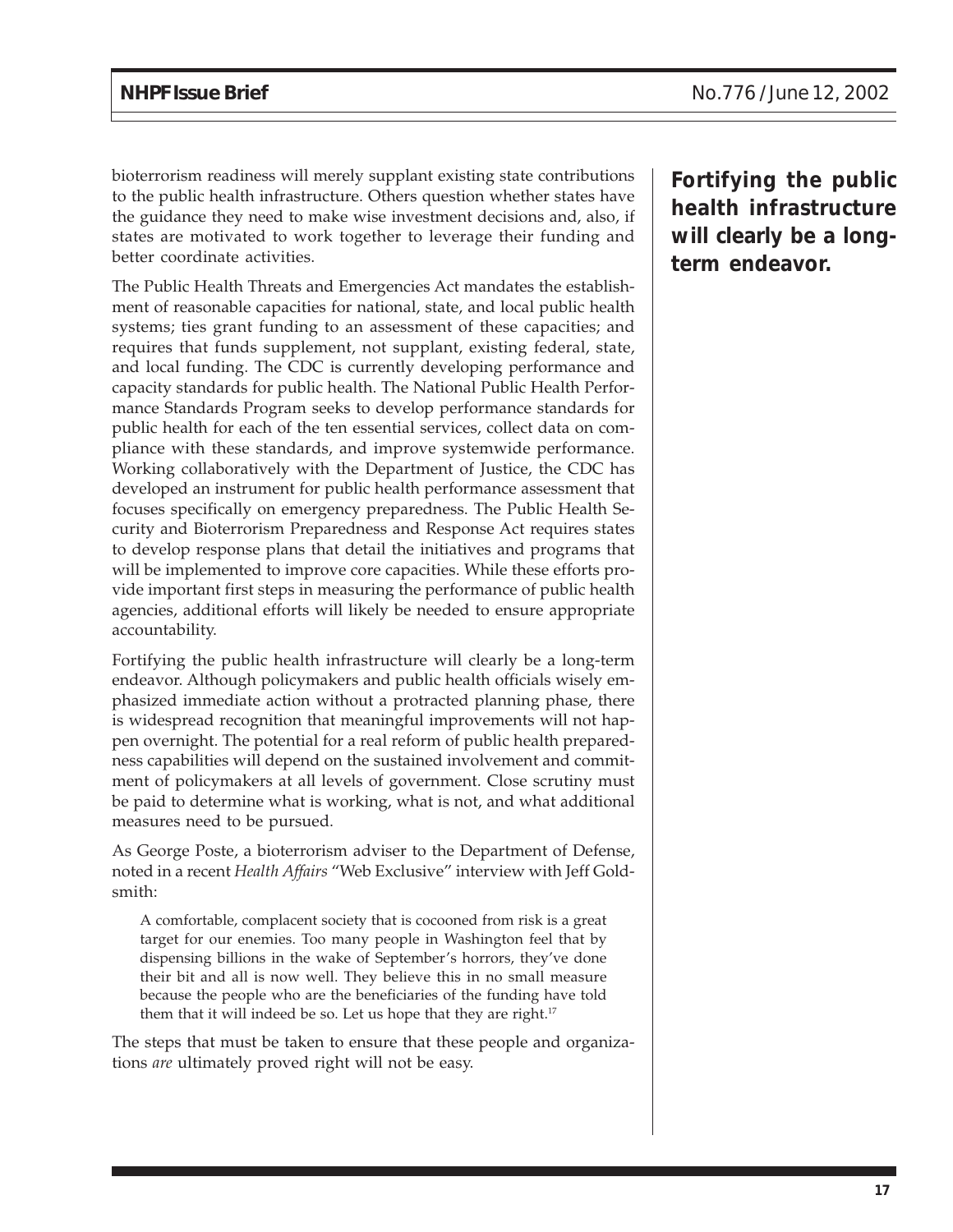## **ENDNOTES**

1. U.S. General Accounting Office (GAO), "Bioterrorism: Federal Research and Preparedness Activities," Report to Congressional Committees (GAO-01-915), U.S. General Accounting Office, Washington, D.C., September 2001; accessed June 6, 2002, at http:// www.gao.gov/new.items/d01915.pdf.

2. Tara O'Toole, Michael Mair, and Thomas V. Inglesby, "Shining Light on 'Dark Winter,'" Johns Hopkins Center for Civilian Biodefense Strategies, February 2002; accessed June 6, 2002, at http://www.hopkins-biodefense.org/lessons.html.

3. National Health Policy Forum analysis of 1990 Census data, derived from U.S. Census Bureau, "Land Area, Population, and Density for Metropolitan Areas: 1990"; Census data accessed June 6, 2002, at http://www.census.gov/population/censusdata/90den\_ma.txt.

4. Jeff Goldsmith, "Facing Reality in Preparing for Biological Warfare: A Conversation with George Poste," *Health Affairs* Web Exclusive (June 5, 2002); accessed June 6, 2002, at http:/ /www.healthaffairs.org/WebExclusives/Goldsmith\_Web\_Excl\_060502.htm.

5. National Association of County and City Health Officials, "Information Technology Capacity and Local Public Health Agencies," *Research Brief,* no. 4 (July 1999); accessed June 6, 2002, at http://www.naccho.org/files/documents/Research\_Brief\_4.pdf.

6. Michael S. Ascher, "State and Local Needs for Responding to Bioterrorism," in *Biological Threats and Terrorism: Assessing the Science and Response Capabilities: Workshop Summary (2002),* ed. Stacey L. Knobler, Adel A. F. Mahmoud, and Leslie A. Pray, based on a workshop of the Forum on Emerging Infections, Board on Global Health, Institute of Medicine (Washington, D.C.: National Academy Press, 2002), 170–172; accessed June 6, 2002, at http:// books.nap.edu/books/0309082536/html/170.html.

7. Mary J. R. Gilchrist, "The Progress, Priorities, and Concerns of Public Health Laboratories," in *Biological Threats and Terrorism: Assessing the Science and Response Capabilities: Workshop Summary (2002),* ed. Stacey L. Knobler, Adel A. F. Mahmoud, and Leslie A. Pray, based on a workshop of the Forum on Emerging Infections, Board on Global Health, Institute of Medicine (Washington, D.C.: National Academy Press, 2002), 160–165; accessed June 6, 2002, at http://books.nap.edu/books/0309082536/html/160.html.

8. Edward M. Eitzen, Jr., "Framing the Issues," in *Biological Threats and Terrorism: Assessing the Science and Response Capabilities: Workshop Summary (2002),* ed. Stacey L. Knobler, Adel A. F. Mahmoud, and Leslie A. Pray, based on a workshop of the Forum on Emerging Infections, Board on Global Health, Institute of Medicine (Washington, D.C.: National Academy Press, 2002), 32; accessed June 6, 2002, at http://books.nap.edu/books/0309082536/html/ 32.html.

9. Gilchrist, "Progress," 161.

10. U.S. Department of Health and Human Services, Centers for Disease Control and Prevention and National Institutes of Health, "Appendix F: Laboratory Security and Emergency Response for Microbiological and Biomedical Laboratories," in *Biosafety in Microbiological and Biomedical Laboratories (BMBL),* 4th ed. (Washington, D.C.: U.S. Government Printing Office, 1999); accessed June 6, 2002, at http://www.cdc.gov/od/ohs/biosfty/bmbl4/b4af.htm.

11. The CDC has identified the following biological disease/agents as Category A threats: anthrax (*Bacillus anthracis*), botulism (*Clostridium botulinum* toxin), plague (*Yersinia pestis*), smallpox (variola major), tularemia (*Francisella tularensis*), and viral hemorrhagic fevers, including filoviruses (such as Ebola and Marburg) and areanaviruses (such as Lassa and Machupo). See Centers for Disease Control and Prevention, "Biological Diseases/Agents Listing"; accessed June 12, 2002, at http://www.bt.cdc.gov/Agent/Agentlist.asp.

12. Gail H. Cassell, "Countermeasures to Biological Threats: The Challenge of Drug Development," in *Biological Threats and Terrorism: Assessing the Science and Response Capabilities: Workshop Summary (2002),* ed. Stacey L. Knobler, Adel A. F. Mahmoud, and Leslie A. Pray, based on a workshop of the Forum on Emerging Infections, Board on Global Health, Institute of Medicine (Washington, D.C.: National Academy Press, 2002), 115–116; accessed June 6, 2002, at http://books.nap.edu/books/0309082536/html/115.html.